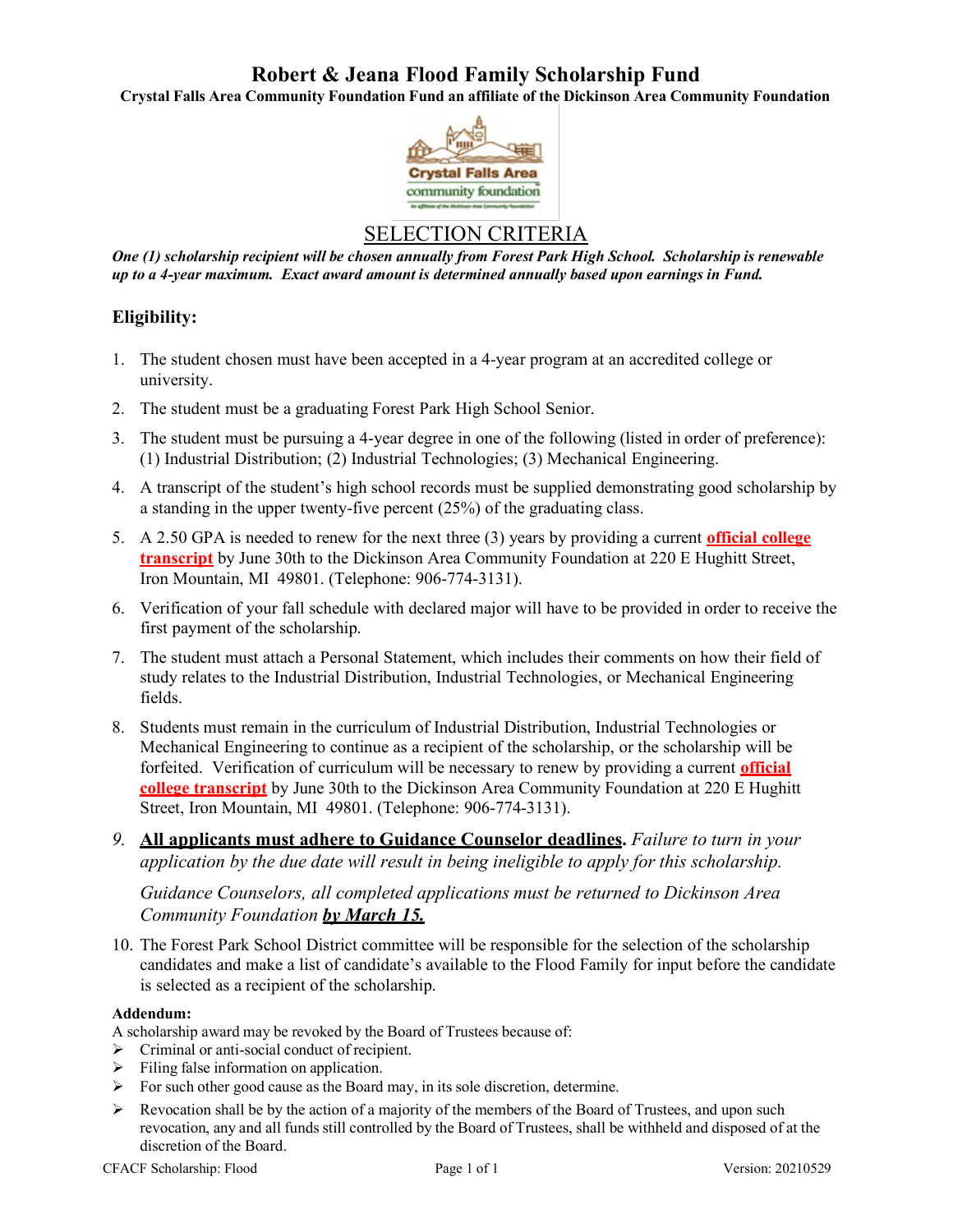

# *Robert & Jeana Flood Family Scholarship*

**Crystal Falls Area Community Foundation Fund an affiliate of the Dickinson Area Community Foundation** 

| <b>Date</b>                                                                                                                                                                                                                     |                                                                           |                              |  |  |
|---------------------------------------------------------------------------------------------------------------------------------------------------------------------------------------------------------------------------------|---------------------------------------------------------------------------|------------------------------|--|--|
| <b>Full Name</b>                                                                                                                                                                                                                |                                                                           |                              |  |  |
| <b>Street Address</b>                                                                                                                                                                                                           |                                                                           |                              |  |  |
| <b>City ST ZIP Code</b>                                                                                                                                                                                                         |                                                                           |                              |  |  |
| Home & Cell Phone                                                                                                                                                                                                               |                                                                           |                              |  |  |
| GPA:                                                                                                                                                                                                                            |                                                                           |                              |  |  |
| <b>E-Mail (Required)</b>                                                                                                                                                                                                        |                                                                           |                              |  |  |
| In what extra-curricular activities did you participate in? (Include both in-school activities and<br>volunteer activities outside of school)                                                                                   |                                                                           |                              |  |  |
|                                                                                                                                                                                                                                 |                                                                           |                              |  |  |
| Did you work during the school year? No                                                                                                                                                                                         |                                                                           | If yes, how many hours/week? |  |  |
| Name of College or University you plan to attend:                                                                                                                                                                               |                                                                           |                              |  |  |
| Have you applied for admission?                                                                                                                                                                                                 |                                                                           |                              |  |  |
| Have you been accepted?                                                                                                                                                                                                         |                                                                           |                              |  |  |
| Intended field of study:                                                                                                                                                                                                        |                                                                           |                              |  |  |
| Have you applied for other scholarships?                                                                                                                                                                                        |                                                                           |                              |  |  |
|                                                                                                                                                                                                                                 | Have you been granted a scholarship? If so, name of scholarship & amount: |                              |  |  |
|                                                                                                                                                                                                                                 |                                                                           |                              |  |  |
| Please include the following with the application:                                                                                                                                                                              |                                                                           |                              |  |  |
| A personal statement which includes your comments on how your field of study relates to the<br>1.<br>industrial distribution, industrial technologies or mechanical engineering field.<br>Copy of high school transcripts<br>2. |                                                                           |                              |  |  |